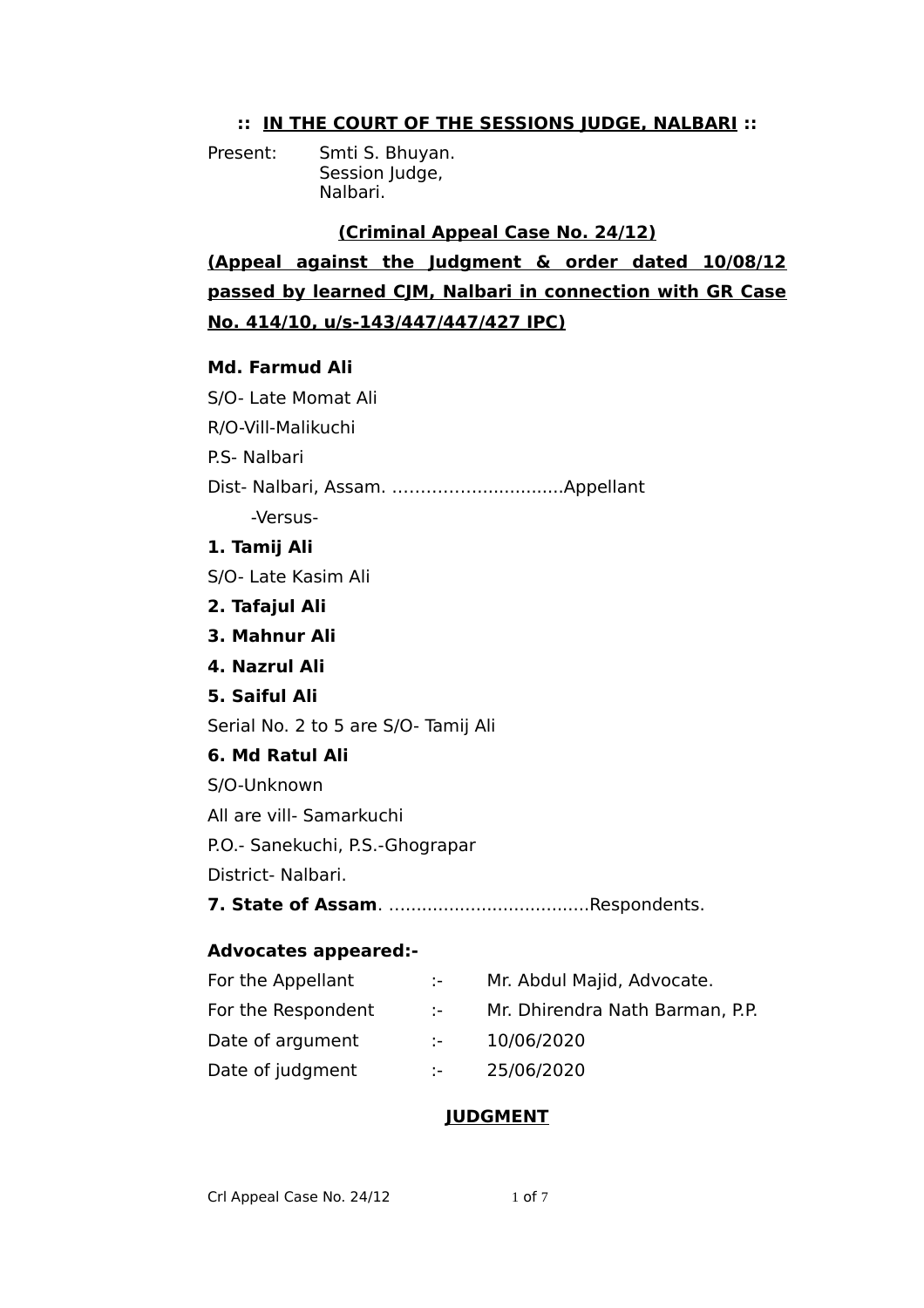1. This is an appeal against the judgment and order of acquittal by the private party, the informant of the case. The instant appeal has been preferred by informant appellant Md. Farmud Ali u/s-372 Cr.P.C against the impugned judgment and order dated 10/08/12 passed by the then learned CJM, Nalbari in connection with G.R. Case No. 414/10 u/s-143/447/448/427 IPC whereby the learned CIM, Nalbari acquitted all the accused from the charges of section 143/447/448/427 IPC.

2. Fact leading to case is that appellant Farmud Ali live with his wife Sahijan Begum, daughter-in-law Manjuwara Begum (since deceased), children of Manjuwara Begum, his daughter Hasina Begum at ward no 2, Malikuchi Nalbari and at the time of incident Raju Ali, 2<sup>nd</sup> son of complainant was working as CRPF and posted at Allahabad and elder son Fazal Ali was working as  $4<sup>th</sup>$  grade employee at Guwahati and living separately.

3. Appellant as complainant lodged ejahar before O/C, Nalbari PS on 07/05/10 alleging that on 26/02/10 during evening time Manjuwara Begum went outside for some works and she did not return back home. To that informant and his family members made search for her and that apart villagers also made search for her but was untraced. On 28/02/10 at about 7.30 am dead body of Manjuwara was recovered on a pond at Gandhi park. This news went to the village Samarkuchi, paternal house of deceased Manjuwara. After that relative of deceased Manjuwara came riding on tempo and bike and caused damaged to the property of informant, broken one bike and one bicycle and took away household goods. Getting the information about the incident police immediately came, police gave protection to him and his family and police took the children (son and daughter) of eldest daughter in law. On the death of Manjuwara one case was lodged at Nalbari police station with concocted story which was registered as Nalbari PS Case No. 97/10 and in that case police arrested informant, his wife, his another daughter in law Anju Begum and his daughter Hasina Begum. Thereafter, Raju Ali came on getting information. It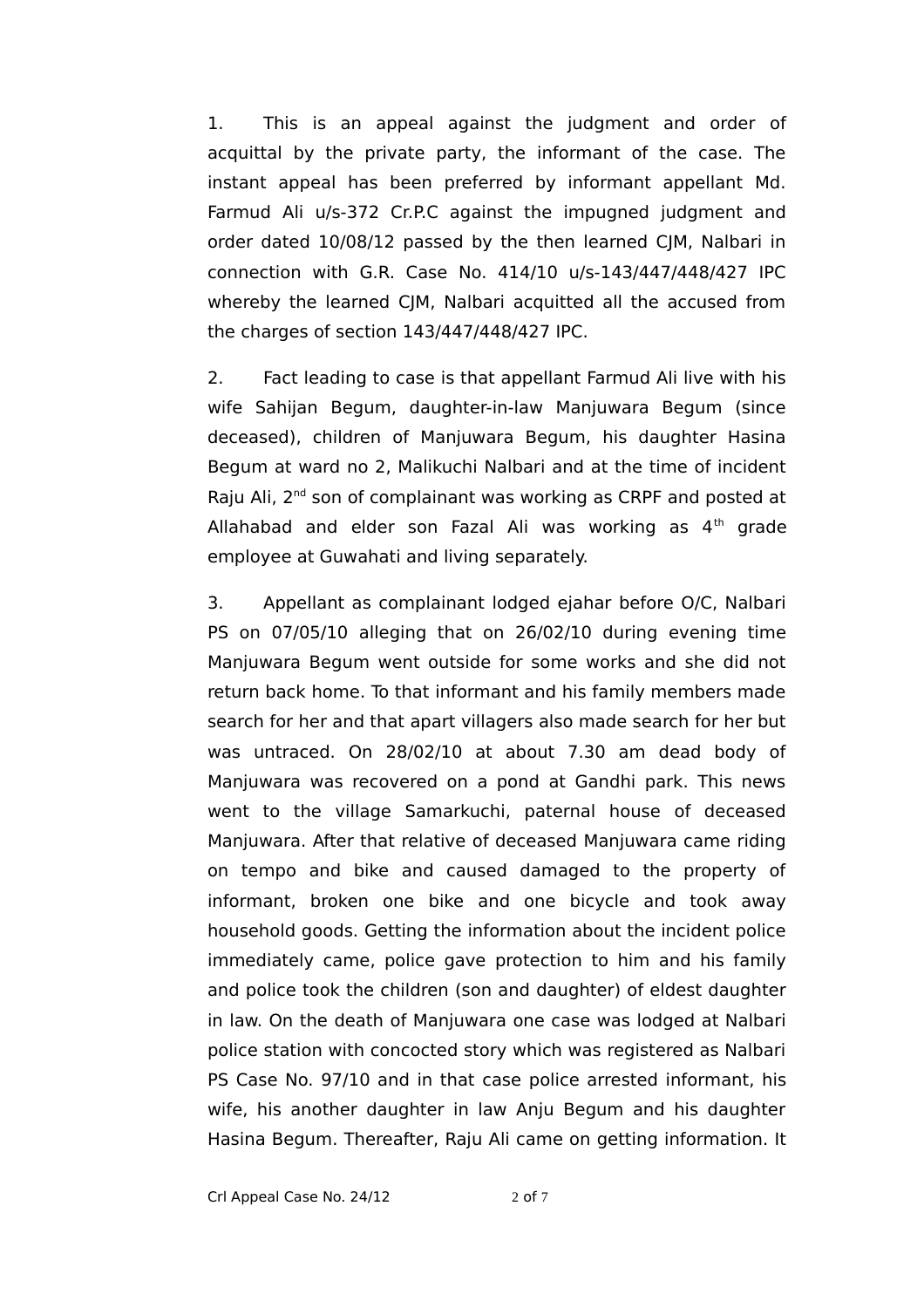is further alleged that the dead body of Manjuwara was buried in the courtyard of informant on 28/02/10. Thereafter, police locked the room of informant house and bring the key. After getting bail, in the Nalbari PS Case No. 97/10 informant went to his house and found his house was locked. To that informant filed a petition and police replied the for the security reason they locked the room and on 06/05/10 at about 1 pm, o/c Nalbari PS handed over key of informant house to him and after unlocking the house, he found that valuable goods in his house were stolen. It is stated that accused named in the ejahar Tafazul Choudhury, Mahnur Ali, Nazrul Ali, Isaiful Ali @ Babu, Tamiz Ali, Ratul Ali on the date of recovery of dead body of Manjuwara attacked them, taken away listed goods in the ejahar from his house together with cash amount of Rs. 30,000/- and accused forcefully took away his grandchild Asma Begum 7 years and Rijul Ali who is 4 years 6 months.

4. O/C, Nalbari PS on receipt of ejahar registered Nalbari PS Case No. 192/10 u/s-143/447/448/380/427 IPC and started investigation. I/O of the case on completion of investigation submitted charge sheet against the accused persons u/s-143/447/448/380/427 IPC for trial of the accused persons.

5. The then learned CJM, Nalbari took cognizance of the case on receipt of the charge sheet, issued process to the accused to face trial. Learned trial court explain the particulars of offence u/s-143/447/448/427 IPC to the accused persons to which they pleaded not guilty and after hearing counsel, recording statement of the accused u/s-313 CrPC acquitted the accused persons from the charge of section 143/447/448/427 IPC.

6. I have heard learned PP as well as learned appellant counsel in the virtual court through VC. Learned appellant counsel placed his argument. Perused the evidence and material on record of the trial court, impugned judgment and order of the learned trial court to decide the appeal.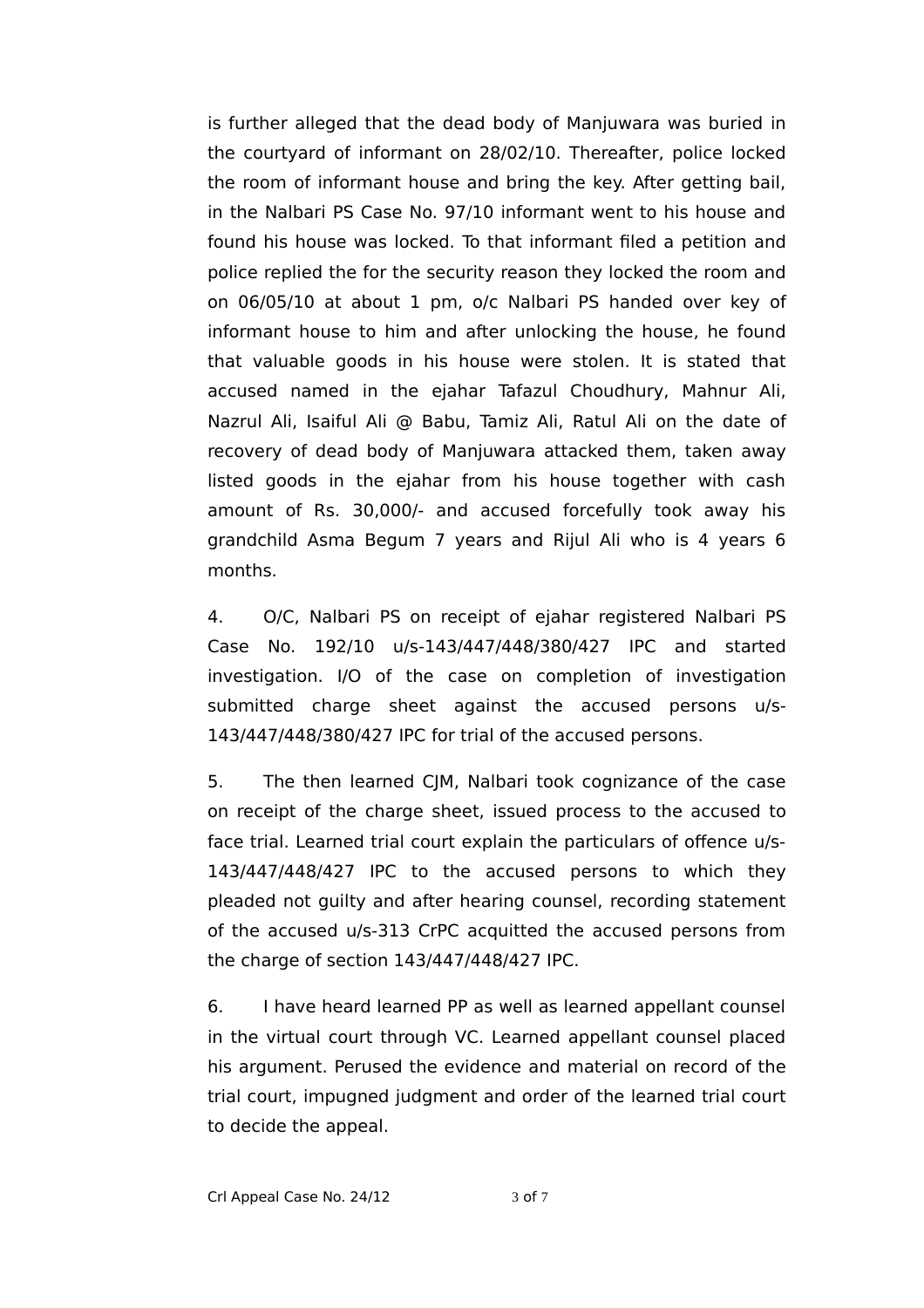7. Learned appellant counsel made submission that it is the respondent who cause damage to the property of appellant and lodged case against them and learned trial court failed to appreciate the evidence on record and this is a case of conviction and not acquittal.

8. Now let me find out whether learned trial court rightly appreciate the evidence on record and whether learned trial court rightly delivered the judgment acquitting the accused persons.

9. PW-1 Maznur Ali deposed that on 26/02/10 at about 6.30 PM he came to know that daughter-in-law of appellant Manjuwara (since deceased) was missing and he himself with some other villagers tried to trace out her but they could not find her and on 28/02/10 dead body of Manjuwara was recovered from the pond of Gandhi park. Postmorten on the dead body was done on 28/02/10 and she was cremated at the courtyard of appellant forcibly. He further stated that house of informant was ransacked by the accused persons and accused persons left the house of informant at 10 PM on 28/02/10 and police seized some articles such as broken piece of glass, a broken VIP vide Ext-1. In cross stated he did not witness the incident.

10. PW-2 Imran Hussain deposed on 26/02/10 at about 6 PM he was busy with the searching of Manjuwara Begum who was untraced from evening. He further stated that on the same day at about 9 PM, accused Tafazul armed with three tempo vehicle came to the house of informant and ransacking the house hold properties. He stated that accused persons left the house of informant at 10 pm and he searched for Manjuwara till 2 AM and dead body of Manjuwara was recovered on 28/02/10, postmortem was done on the dead body on 28/02/10 and dead body was cremated on 28/02/10 at the compound of the informant. He further stated that a case was drawn against the present appellant and others for killing of Manjuwara and his grand parents, maternal uncle and mahi was arrested by police on 26/02/10.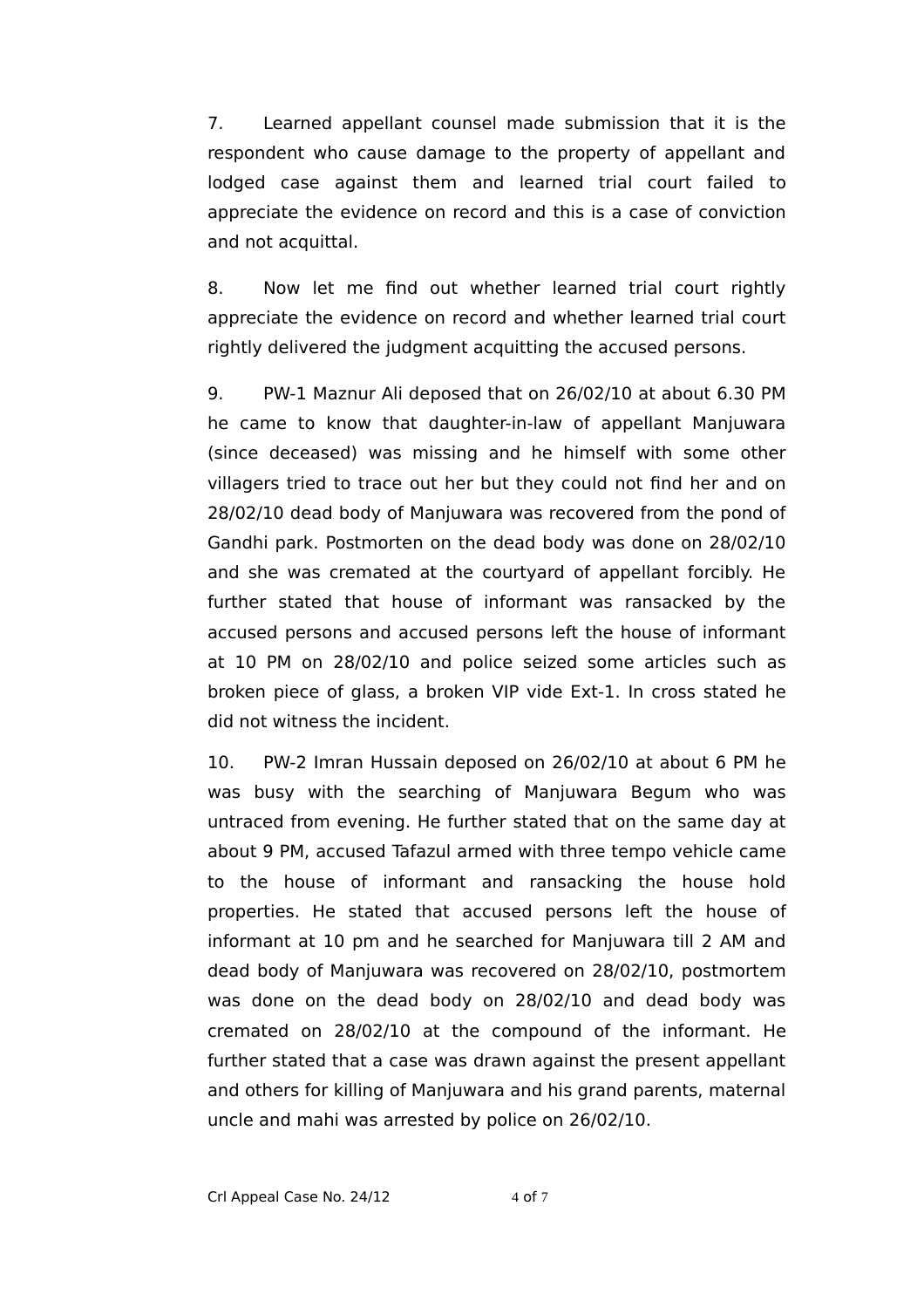11. PW-3 Md. Farmud Ali, informant in his evidence stated on 26/02/10, he along with deceased Manjuwara and other family members went to attend a feast and they returned back home and from that time Manjuwara was found missing. Thereafter, he along with Rafique made search for Manjuwara till 9.30 PM and on returning home, he found father of Manjuwara Tamij Ali, brother Mainul, Nazrul, Isaiful and Ratul Ali armed with lathi came to his house and they ransacking his house and household properties and Manjuwara was untraced and on the next day at 7.30 AM, dead body of Manjuwara Begum was found in the pond and accused persons came to place of occurrence and started hulla. He further stated that police locked the room belonged to Manjuwara and kept the key with them on 26/02/10 and the key was given to him by the police on 28/02/10. He admitted that police had given zimma of the children of Manjuwara to the accused persons. He further stated that he did not know about any tense relationship with Manjuawara and her husband Raju Ali. He further stated that he was in jail hajot till 06/05/10 in the case lodged by accused persons for murder of Manjuwara.

12. Evidence of PW-4 Firoj Ali is that on 26/02/10 at about 9.30 PM, accused persons came to the house of informant in a tempo and he noticed accused persons was ransacking the house of informant including the furniture, glass etc. and after two days of the occurrence dead body of Manjuwara was found in a pond and dead body was buried in the compound of informant.

13. PW-6, Phulendra Patgiri I/O of the case submitted that on 07/05/10, O/C Nalbari PS on receipt of ejahar from informant entrusted him with the investigation and he visited the place of occurrence, drawn sketch map of the place of occurrence, seized some articles and recorded statement of the witnesses and after completion of investigation laid down chargesheet against the accused persons u/s0143/447/448/427 IPC.

14. I have scrutinized the record. From the ejahar it is revealed that ejahar was lodged on 07/05/10 for an incident which was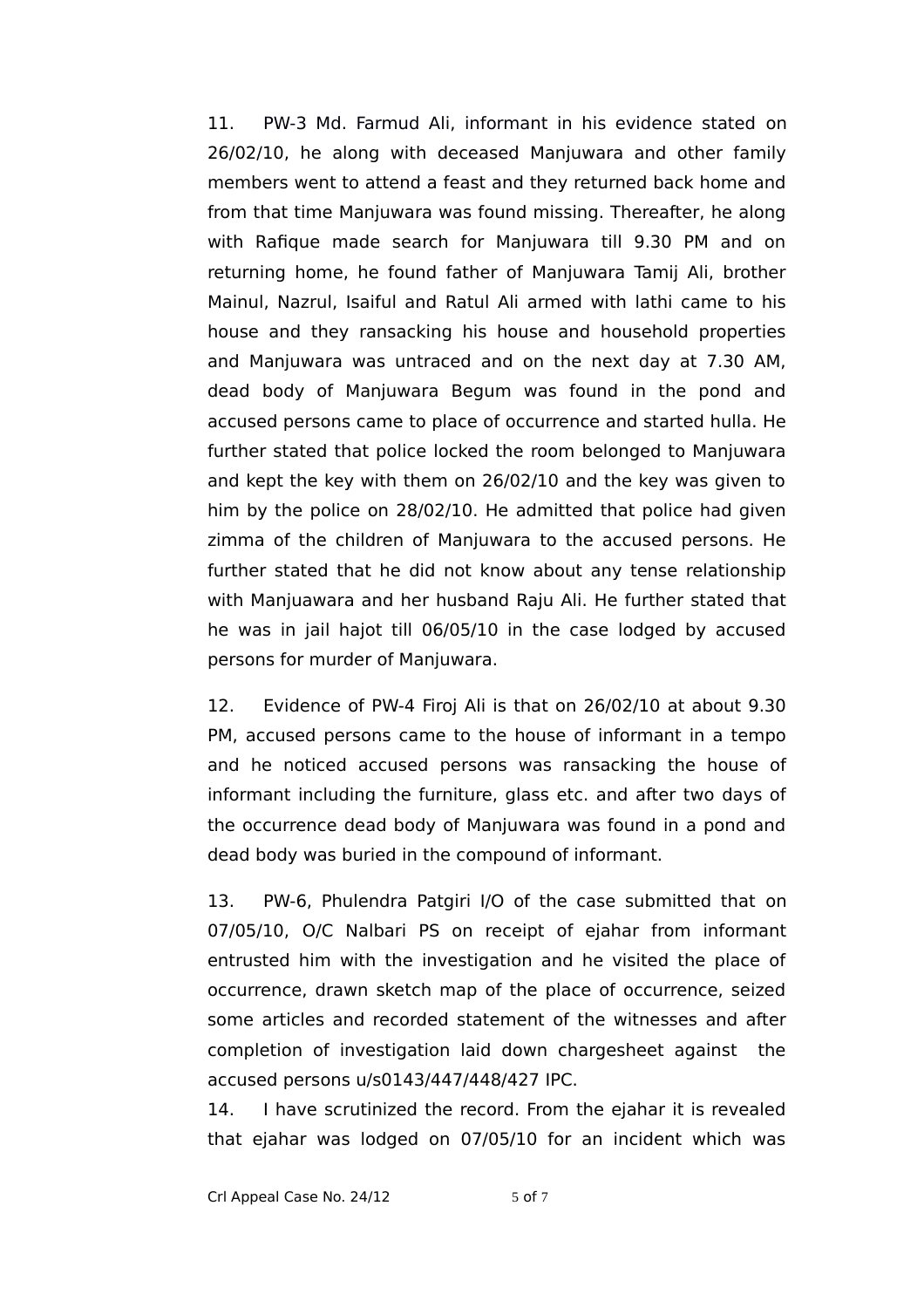occurred on 26/02/10 and 28/02/10 and from the record it is clear that informant and his family member were accused in the case lodged by the parental family of the deceased Manjuwara on her death and present informant was arrested in the Manjuwara murder case that was lodged by the family members of Manjuwara. In the ejahar informant alleged that accused persons had taken away some valuable items from his house on 26/02/10, ransacked his house on 26/02/10 and again on 28/02/10. On both the date appellant informant with his family members were present at their house except deceased Manjuwara who was untraced after return from feast as disclosed by PW-3 informant from the evening of 26/02/10. It is further revealed from the evidence on record that during investigation police did not find any ingredients of taking away of items from the house of informant as mentioned in the ejahar. PW-1, PW-2, PW-4 all says that they are searching Manjuwara on that day but they did not witness the incident.

15. It is further revealed from the record that deceased Manjuwara was missing on 26/02/10 and rigorous search was made but dead body was recovered on 28/02/10. PW-3 deposed police came to the place of occurrence on 28/02/10 and ejahar was lodged on 07/05/10 and from 26/02/10 to 28/02/10 he did not intimate the matter to police which caste doubt in the prosecution case. PW-1, 2 and 4 stated that incident of missing of Manjuwara took place on 26/02/10 and her dead body was recovered on 28/02/10. PW-1 admitted that he does not know who ransacked the household properties of informant. PW-3 stated he was present at the time of incident but PW-1 and 2 stated he was not present at the time of incident and PW-3 made contradictory statement.

16. Form the evidence of I/O it is clear that I/O visited the place of occurrence on 09/05/10 and seized some articles from the room which was locked by police and the key of the lock was handed over to informant by police on 07/05/10 and there is every possibility of breaking the articles in the locked room of the